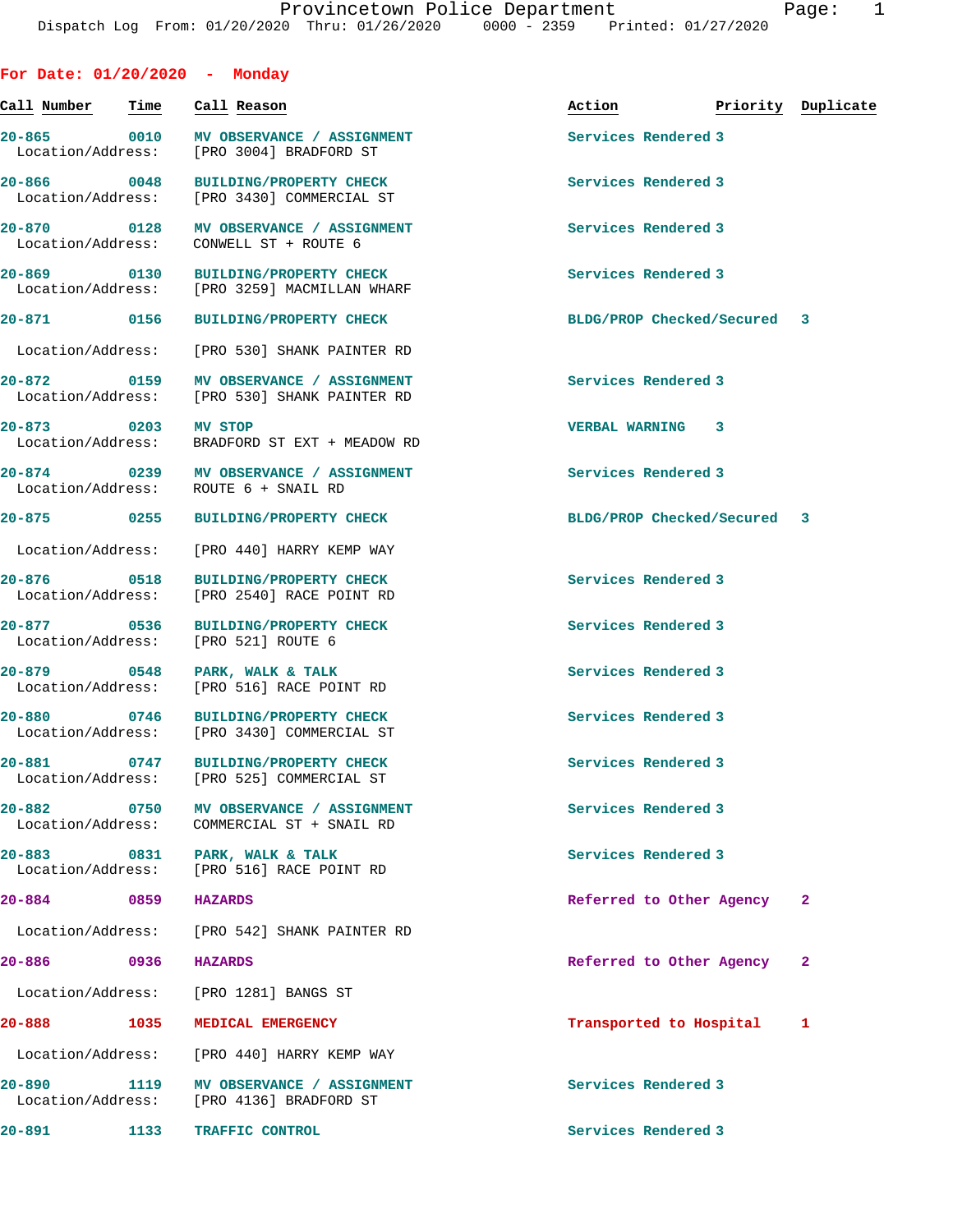|                                  |      | Provincetown Police Department<br>Dispatch Log From: 01/20/2020 Thru: 01/26/2020 0000 - 2359 Printed: 01/27/2020 |                             | 2<br>Page: |
|----------------------------------|------|------------------------------------------------------------------------------------------------------------------|-----------------------------|------------|
| Location/Address:                |      | BRADFORD ST                                                                                                      |                             |            |
| 20-892 1224<br>Location/Address: |      | BUILDING/PROPERTY CHECK<br>[PRO 3259] MACMILLAN WHARF                                                            | Services Rendered 3         |            |
| $20 - 893$<br>Location/Address:  | 1232 | <b>BUILDING/PROPERTY CHECK</b><br>[PRO 526] RYDER ST EXT                                                         | Services Rendered 3         |            |
| 20-894 1233                      |      | <b>BUILDING/PROPERTY CHECK</b><br>Location/Address: [PRO 433] RYDER ST EXT                                       | Services Rendered 3         |            |
| 20-896 1336<br>Location/Address: |      | ALARM - GENERAL<br>[PRO 3925] BLUEBERRY AVE                                                                      | False Alarm 1               |            |
| 20-897 1426                      |      | <b>BUILDING/PROPERTY CHECK</b>                                                                                   | BLDG/PROP Checked/Secured   | 3          |
|                                  |      | Location/Address: [PRO 519] RACE POINT RD                                                                        |                             |            |
| 20-898 1450                      |      | MEDICAL EMERGENCY                                                                                                | Transported to Hospital     | 1          |
| Location/Address:                |      | [PRO 3222] ALDEN ST                                                                                              |                             |            |
| 20-901 1553                      |      | <b>BUILDING/PROPERTY CHECK</b>                                                                                   | BLDG/PROP Checked/Secured   | 3          |
| Location/Address:                |      | [PRO 2206] PILGRIMS LANDING                                                                                      |                             |            |
| 20-899                           | 1554 | <b>BUILDING/PROPERTY CHECK</b><br>Location/Address: [PRO 2483] COMMERCIAL ST                                     | Services Rendered 3         |            |
| $20 - 900$<br>Location/Address:  | 1606 | MV OBSERVANCE / ASSIGNMENT<br>[PRO 58] BRADFORD ST                                                               | Services Rendered 3         |            |
| $20 - 902$                       | 1725 | <b>BUILDING/PROPERTY CHECK</b><br>Location/Address: [PRO 2540] RACE POINT RD                                     | Services Rendered 3         |            |
| $20 - 904$<br>Location/Address:  | 1759 | MV STOP<br>[PRO 187] STABLE PATH                                                                                 | VERBAL WARNING 3            |            |
| $20 - 905$                       |      | 1920 BUILDING/PROPERTY CHECK                                                                                     | BLDG/PROP Checked/Secured 3 |            |
|                                  |      | Location/Address: [PRO 539] SHANK PAINTER RD                                                                     |                             |            |
| $20 - 906$                       | 2037 | <b>BUILDING/PROPERTY CHECK</b>                                                                                   | BLDG/PROP Checked/Secured   | 3          |
|                                  |      | Location/Address: [PRO 1257] COMMERCIAL ST                                                                       |                             |            |
|                                  |      | 20-907 2052 ALARM - GENERAL<br>Location/Address: [PRO 440] HARRY KEMP WAY                                        | False Alarm 1               |            |
|                                  |      | 20-908 2117 MV OBSERVANCE / ASSIGNMENT                                                                           | Citation / Warning Issued 3 |            |
|                                  |      | Location/Address: ROUTE 6 + SNAIL RD                                                                             |                             |            |
| 20-909 2119                      |      | MV STOP<br>Location/Address: [PRO 2513] ROUTE 6                                                                  | VERBAL WARNING 3            |            |
|                                  |      | 20-910 2343 BUILDING/PROPERTY CHECK<br>Location/Address: [PRO 2977] COMMERCIAL ST                                | Services Rendered 3         |            |
|                                  |      | 20-912 2357 ASSIST CITIZEN<br>Location/Address: [PRO 1006] NELSON AVE                                            | Services Rendered 3         |            |
|                                  |      | For Date: $01/21/2020$ - Tuesday                                                                                 |                             |            |
| 20-911                           |      | 0016 MV OBSERVANCE / ASSIGNMENT<br>Location/Address: BRADFORD ST + JOHNSON ST                                    | Services Rendered 3         |            |

**20-913 0039 BUILDING/PROPERTY CHECK Services Rendered 3** 

Location/Address: [PRO 3259] MACMILLAN WHARF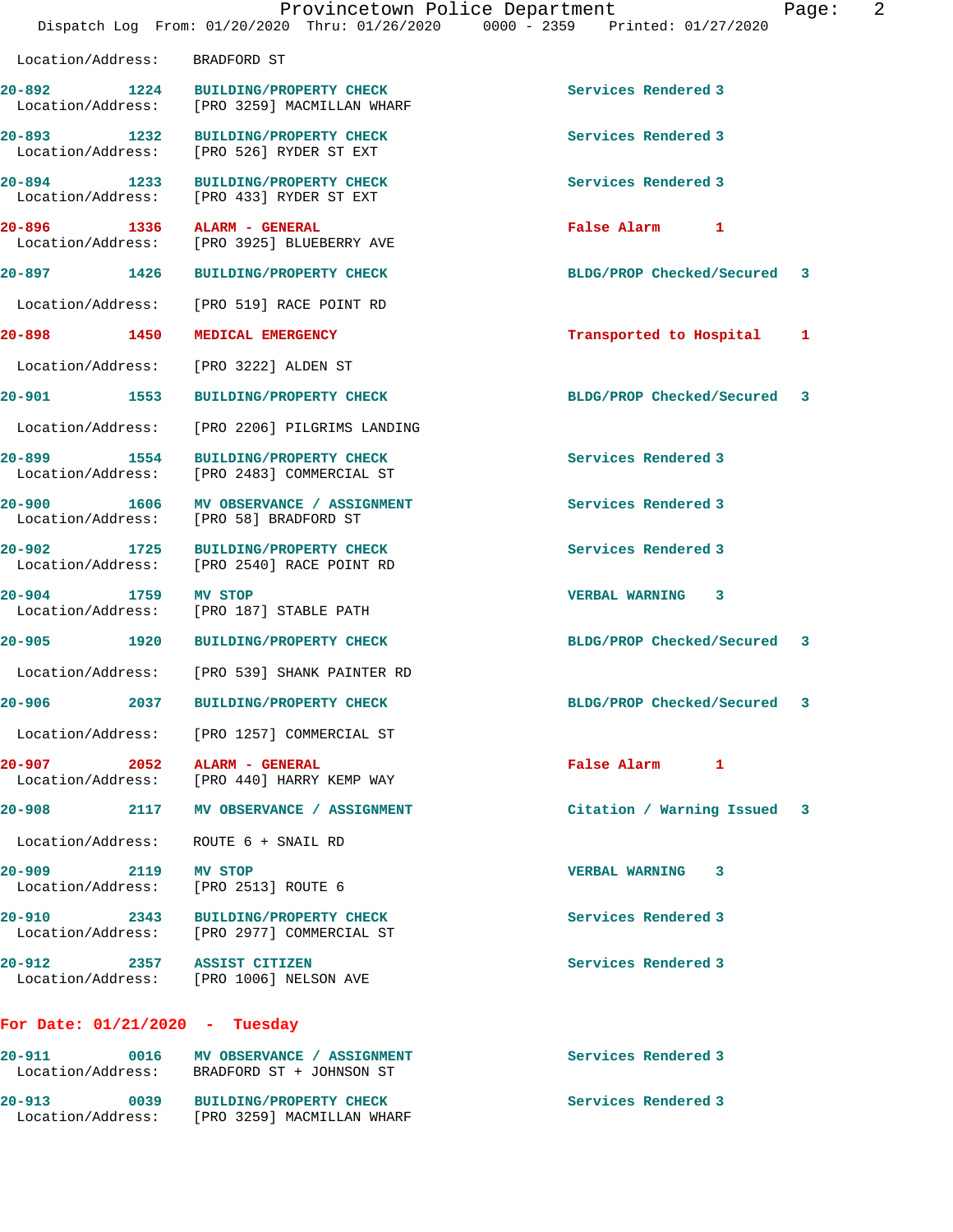|                                  |             | 20-914 0041 MV OBSERVANCE / ASSIGNMENT<br>Location/Address: [PRO 94] BRADFORD ST | Services Rendered 3         |  |
|----------------------------------|-------------|----------------------------------------------------------------------------------|-----------------------------|--|
| 20-915 0052                      |             | <b>BUILDING/PROPERTY CHECK</b>                                                   | BLDG/PROP Checked/Secured 3 |  |
| Location/Address:                |             | [PRO 1257] COMMERCIAL ST                                                         |                             |  |
| Location/Address:                |             | 20-916 0115 MV OBSERVANCE / ASSIGNMENT<br>ROUTE 6 + CONWELL ST                   | Services Rendered 3         |  |
| 20-917 0124                      |             | <b>BUILDING/PROPERTY CHECK</b>                                                   | BLDG/PROP Checked/Secured 3 |  |
|                                  |             | Location/Address: [PRO 569] WINSLOW ST                                           |                             |  |
| 20-918 0146<br>Location/Address: |             | <b>BUILDING/PROPERTY CHECK</b><br>[PRO 2540] RACE POINT RD                       | Services Rendered 3         |  |
| 20-919 0154                      |             | <b>BUILDING/PROPERTY CHECK</b>                                                   | BLDG/PROP Checked/Secured 3 |  |
| Location/Address:                |             | [PRO 530] SHANK PAINTER RD                                                       |                             |  |
| 20-920<br>Location/Address:      | 0158        | MV OBSERVANCE / ASSIGNMENT<br>SHANK PAINTER RD + CAPTAIN BERTIES WAY             | Services Rendered 3         |  |
|                                  |             | 20-921 0205 MV OBSERVANCE / ASSIGNMENT<br>Location/Address: [PRO 3440] ROUTE 6   | Services Rendered 3         |  |
| 20–922<br>Location/Address:      | $\sim$ 0215 | <b>BUILDING/PROPERTY CHECK</b><br>[PRO 2898] JEROME SMITH RD                     | Services Rendered 3         |  |
| 20-923 0238                      |             | <b>BUILDING/PROPERTY CHECK</b><br>Location/Address: [PRO 2490] PROVINCELANDS RD  | Services Rendered 3         |  |
| 20-924 0314                      |             | <b>BUILDING/PROPERTY CHECK</b><br>Location/Address: [PRO 2977] COMMERCIAL ST     | Services Rendered 3         |  |
| 20-925 0327                      |             | <b>BUILDING/PROPERTY CHECK</b>                                                   | BLDG/PROP Checked/Secured 3 |  |
| Location/Address:                |             | [PRO 1778] SHANK PAINTER RD                                                      |                             |  |
| 20-926 0500<br>Location/Address: |             | <b>BUILDING/PROPERTY CHECK</b><br>[PRO 433] RYDER ST EXT                         | Services Rendered 3         |  |
| 20-927<br>Location/Address:      | 0509        | <b>BUILDING/PROPERTY CHECK</b><br>TIN PAN ALLEY RD                               | Services Rendered 3         |  |
| 20-928 2012<br>Location/Address: |             | 0513 MV OBSERVANCE / ASSIGNMENT<br>SHANK PAINTER RD + JEROME SMITH RD            | Services Rendered 3         |  |
| 20-930                           |             | 0523 MEDICAL EMERGENCY<br>Location/Address: [PRO 1466] COMMERCIAL ST             | Services Rendered 1         |  |
|                                  |             | 20-929 0525 MV OBSERVANCE / ASSIGNMENT<br>Location/Address: ROUTE 6 + HOWLAND ST | Services Rendered 3         |  |
|                                  |             | 20-931 0653 MEDICAL EMERGENCY<br>Location/Address: [PRO 1507] BRADFORD ST        | Services Rendered 1         |  |
| 20-932 0723                      |             | SERVICE CALL - POLICE<br>Location/Address: [PRO 3456] RYDER ST EXT               | Services Rendered 3         |  |
| 20-933 0814                      |             | PARK, WALK & TALK<br>Location/Address: [PRO 569] WINSLOW ST                      | Services Rendered 3         |  |
|                                  |             | 20-935 0916 911 - GENERAL<br>Location/Address: [PRO 3296] SHANK PAINTER RD       | Services Rendered 1         |  |
| 20–936                           | 0928        | <b>BUILDING/PROPERTY CHECK</b>                                                   | BLDG/PROP Checked/Secured 3 |  |
|                                  |             | Location/Address: [PRO 3287] ROUTE 6                                             |                             |  |
|                                  |             |                                                                                  |                             |  |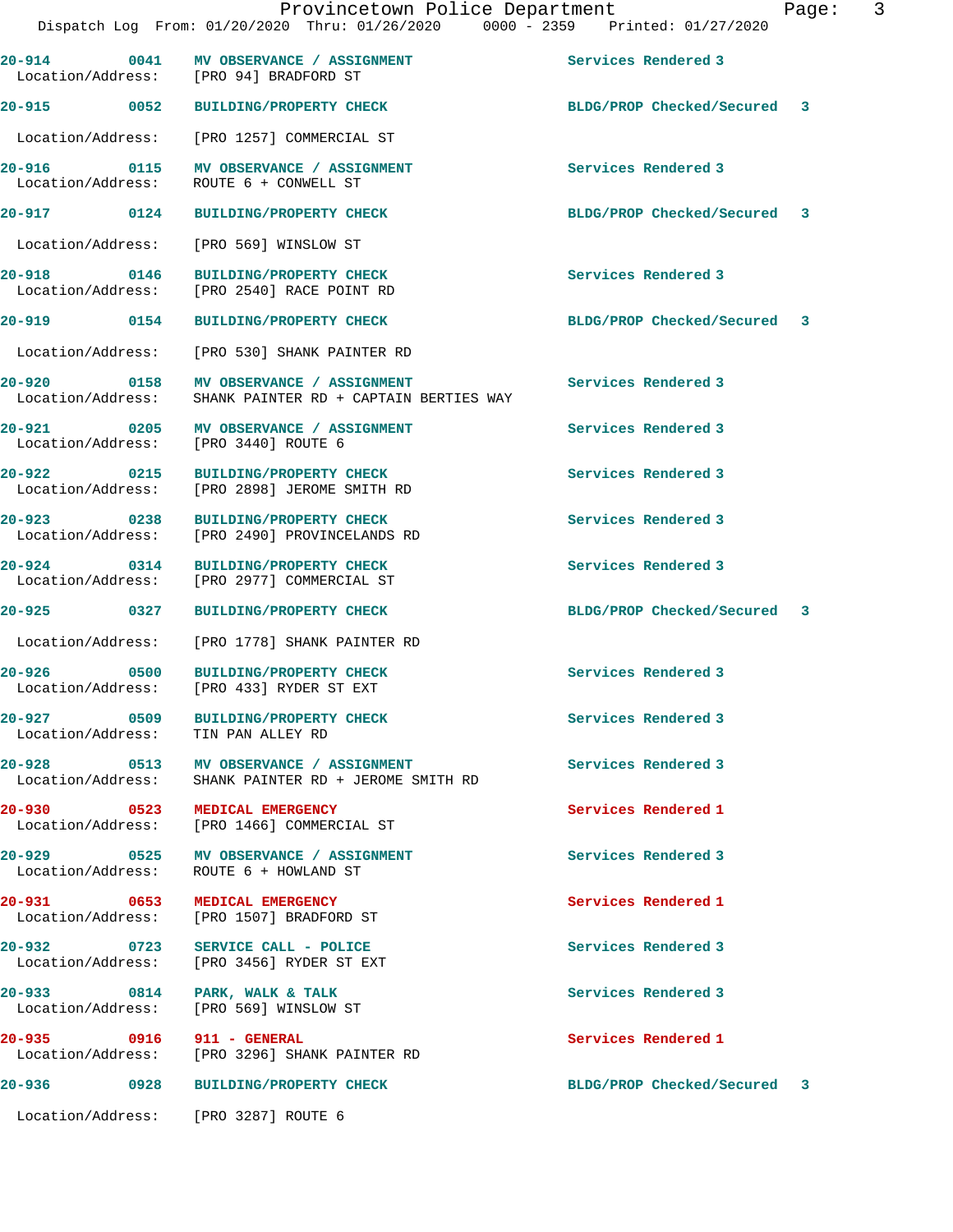| 20-937 0945 LOST WALLET          |      | Location/Address: [PRO 1406] NICKERSON ST                                            | Services Rendered 3         |   |
|----------------------------------|------|--------------------------------------------------------------------------------------|-----------------------------|---|
| Location/Address:                |      | 20-938 1016 MV OBSERVANCE / ASSIGNMENT<br>SHANK PAINTER RD + COURT ST                | Services Rendered 3         |   |
| 20-939 1038 FOLLOW UP            |      | Location/Address: [PRO 2474] BRADFORD ST                                             | $\mathbf{2}$<br>FOLLOW UP   |   |
|                                  |      | 20-940 1056 LOST DEBIT CARD<br>Location/Address: [PRO 542] SHANK PAINTER RD          | Services Rendered 3         |   |
| 20-944 1436                      |      | MEDICAL EMERGENCY                                                                    | Transported to Hospital 1   |   |
|                                  |      | Location/Address: [PRO 1431] SHIPS WAY RD                                            |                             |   |
| 20-945 1504<br>Location/Address: |      | SERVICE CALL - POLICE<br>[PRO 569] WINSLOW ST                                        | Services Rendered 3         |   |
| 20-947<br>Location/Address:      | 1538 | PARK, WALK & TALK<br>[PRO 105] COMMERCIAL ST                                         | Services Rendered 3         |   |
|                                  |      | 20-948 1546 BUILDING/PROPERTY CHECK<br>Location/Address: [PRO 2490] PROVINCELANDS RD | Services Rendered 3         |   |
| 20–949                           | 1648 | BIKE - GENERAL<br>Location/Address: [PRO 105] COMMERCIAL ST                          | Services Rendered 2         |   |
| 20-951 1750                      |      | MV COMPLAINT                                                                         | No Action Required          | 2 |
|                                  |      | Location/Address: [PRO 105] COMMERCIAL ST                                            |                             |   |
| 20-952 2036                      |      | <b>BUILDING/PROPERTY CHECK</b>                                                       | BLDG/PROP Checked/Secured 3 |   |
|                                  |      | Location/Address: [PRO 1257] COMMERCIAL ST                                           |                             |   |
| 20–953 2054                      |      | <b>BUILDING/PROPERTY CHECK</b>                                                       | BLDG/PROP Checked/Secured 3 |   |
|                                  |      | Location/Address: [PRO 519] RACE POINT RD                                            |                             |   |
| 20-954 2107                      |      | MEDICAL EMERGENCY<br>Location/Address: [PRO 3491] STABLE PATH                        | PATIENT REFUSAL 1           |   |
| 2351<br>20-955                   |      | MV OBSERVANCE / ASSIGNMENT                                                           | Services Rendered 3         |   |
| 20-956                           | 2355 | <b>BUILDING/PROPERTY CHECK</b>                                                       | BLDG/PROP Checked/Secured   | 3 |
|                                  |      | Location: 441R COMMERCIAL ST.                                                        |                             |   |
|                                  |      | For Date: $01/22/2020$ - Wednesday                                                   |                             |   |
| 20-957                           | 0010 | <b>BUILDING/PROPERTY CHECK</b>                                                       | BLDG/PROP Checked/Secured   | 3 |
|                                  |      | Location/Address: [PRO 75] CAPTAIN BERTIES WAY                                       |                             |   |
| 20–959                           | 0025 | <b>GENERAL INFO</b>                                                                  | No Action Required          | 3 |
|                                  |      | Location/Address: [PRO 692] AUNT SUKEYS WAY                                          |                             |   |
| 20-960<br>Location/Address:      | 0026 | PARK, WALK & TALK<br>[PRO 105] COMMERCIAL ST                                         | Services Rendered 3         |   |
| 20-958                           | 0035 | <b>BUILDING/PROPERTY CHECK</b>                                                       | BLDG/PROP Checked/Secured   | 3 |

Location/Address: [PRO 413] CONWELL ST

**20-961 0049 BUILDING/PROPERTY CHECK Services Rendered 3**  Location/Address: [PRO 2481] TREMONT ST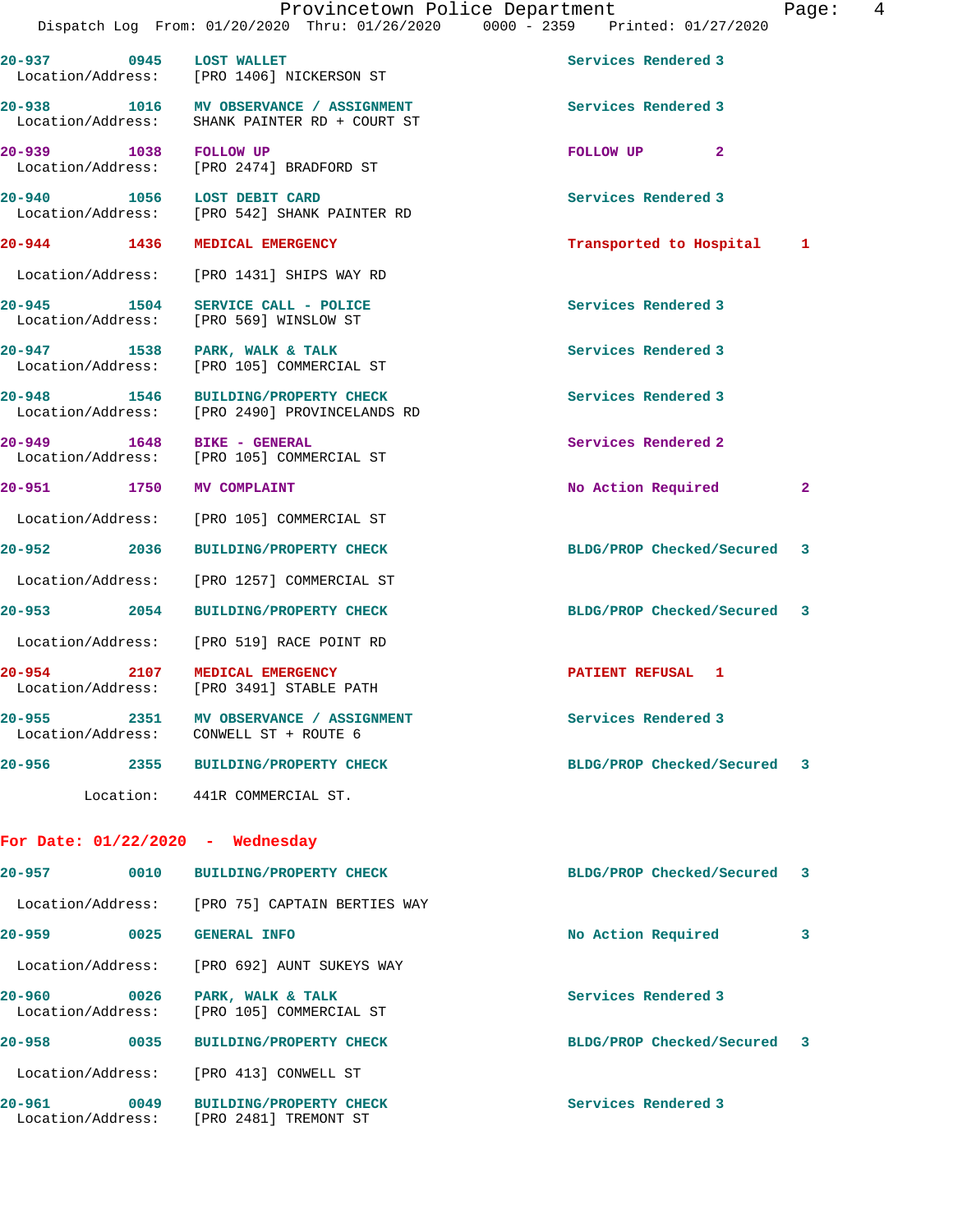Location/Address: [PRO 526] RYDER ST EXT

Location/Address:

**20-962 0057 BUILDING/PROPERTY CHECK Services Rendered 3** 

**20-963 0132 BUILDING/PROPERTY CHECK Services Rendered 3**  [PRO 2977] COMMERCIAL ST

**20-964 0139 MV OBSERVANCE / ASSIGNMENT Services Rendered 3**  Location/Address: RACE POINT RD + ROUTE 6

**20-965 0141 MV OBSERVANCE / ASSIGNMENT Services Rendered 3**  BRADFORD ST + HOWLAND ST

**20-966 0216 MV OBSERVANCE / ASSIGNMENT Services Rendered 3**  Location/Address: ROUTE 6 + SNAIL RD

**20-967 0227 BUILDING/PROPERTY CHECK Services Rendered 3**  Location/Address: [PRO 2512] JEROME SMITH RD

**20-968** 0255 BUILDING/PROPERTY CHECK Services Rendered 3<br>
Location/Address: [PRO 521] ROUTE 6

**20-969 0309 PARK, WALK & TALK Services Rendered 3**  Location/Address: [PRO 539] SHANK PAINTER RD

**20-970 0352 LARCENY / FORGERY / FRAUD Services Rendered 2**  Location/Address: [PRO 539] SHANK PAINTER RD

Location/Address: [PRO 2898] JEROME SMITH RD

Location/Address: [PRO 1011] NELSON AVE

**20-973 0743 BUILDING/PROPERTY CHECK Services Rendered 3**  Location/Address: [PRO 526] RYDER ST EXT

**20-974 0755 BUILDING/PROPERTY CHECK Services Rendered 3**  [PRO 3430] COMMERCIAL ST

Location/Address: [PRO 488] MAYFLOWER ST

**20-976 0811 PARK, WALK & TALK Services Rendered 3**  Location/Address: [PRO 569] WINSLOW ST

**20-977 0819 MV OBSERVANCE / ASSIGNMENT Services Rendered 3**  Location/Address: SHANK PAINTER RD + JEROME SMITH RD

**20-978 0855 SUSPICIOUS ACTIVITY GONE ON ARRIVAL 2 1**  [PRO 1257] COMMERCIAL ST

Location/Address: [PRO 3287] ROUTE 6

Location/Address: [PRO 2206] PILGRIMS LANDING

Location/Address: [PRO 4155] ROUTE 6

20-981 1037 MV OBSERVANCE / ASSIGNMENT **100 Services Rendered 3** Location/Address: [PRO 3440] ROUTE 6

**20-984 1057 PARK, WALK & TALK Services Rendered 3**  Location/Address: [PRO 105] COMMERCIAL ST

**20-971 0431 BUILDING/PROPERTY CHECK BLDG/PROP Checked/Secured 3**

**20-972 0712 MEDICAL EMERGENCY Transported to Hospital 1**

**20-975 0810 BUILDING/PROPERTY CHECK BLDG/PROP Checked/Secured 3**

**20-979 0957 BUILDING/PROPERTY CHECK BLDG/PROP Checked/Secured 3**

**20-982 1035 BUILDING/PROPERTY CHECK BLDG/PROP Checked/Secured 3**

**20-983 1036 MV STOP Citation / Warning Issued 3**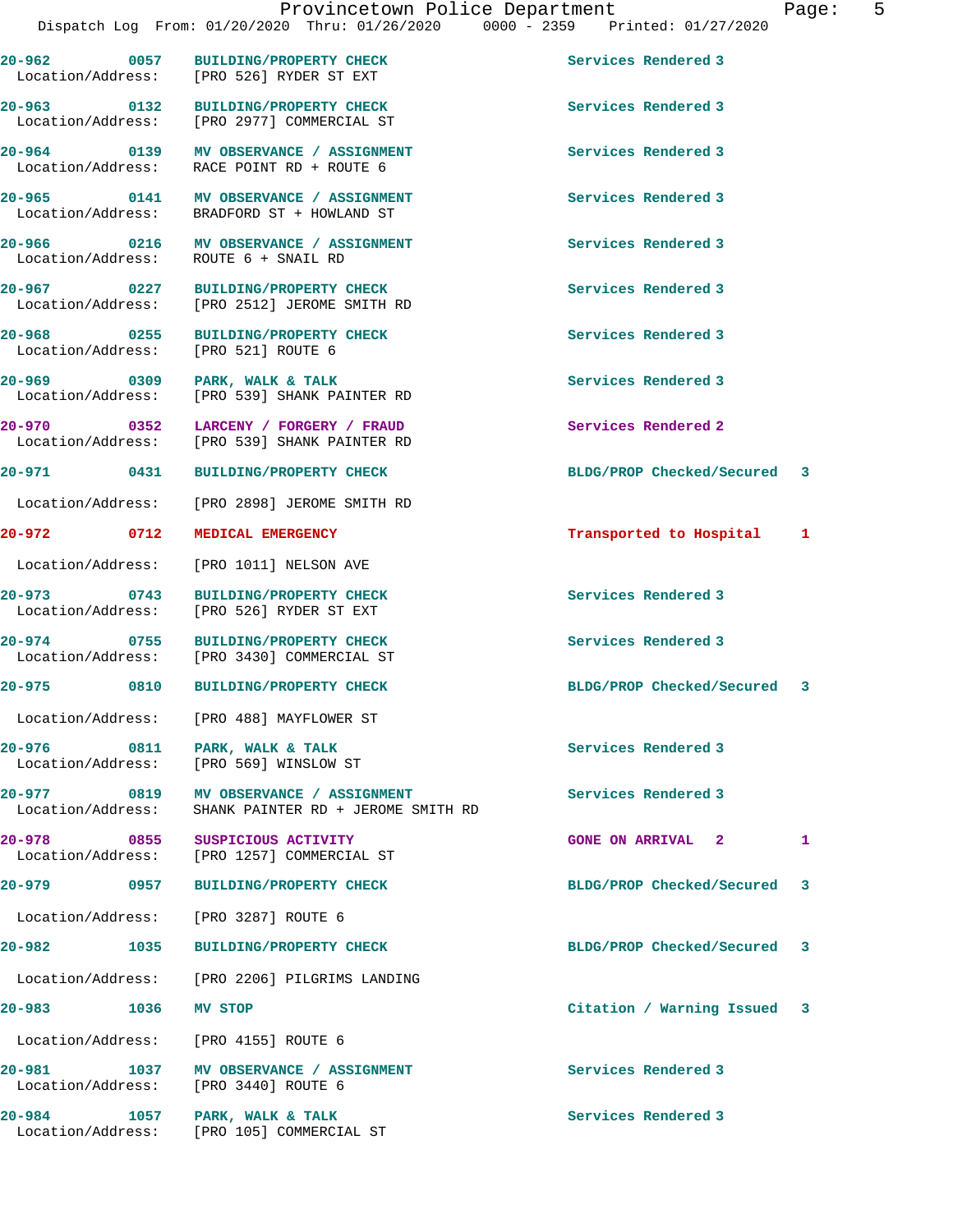**20-985 1218 SERVICE CALL - POLICE Services Rendered 3**  Location/Address: [PRO 3296] SHANK PAINTER RD **20-986 1250 PARK, WALK & TALK Services Rendered 3**  [PRO 3222] ALDEN ST **20-987 1320 MV STOP Citation / Warning Issued 3** Location/Address: [PRO 2577] BRADFORD ST **20-988 1326 MV COMPLAINT GONE ON ARRIVAL 2**  Location/Address: **20-989 1332 PARK, WALK & TALK Services Rendered 3**  Location/Address: [PRO 537] SHANK PAINTER RD **20-991 1359 SERVICE CALL - POLICE Services Rendered 3**  Location/Address: [PRO 1245] SEASHORE PARK DR **20-992 1501 SERVICE CALL - POLICE Services Rendered 3**  Location/Address: [PRO 569] WINSLOW ST **20-993 1527 BUILDING/PROPERTY CHECK BLDG/PROP Checked/Secured 3** Location/Address: [PRO 1257] COMMERCIAL ST **20-994 1608 SERVE WARRANT Could Not Locate 3**  Location/Address: [PRO 2283] COMMERCIAL ST **20-995 1651 BUILDING/PROPERTY CHECK Services Rendered 3**  Location/Address: [PRO 2206] PILGRIMS LANDING 20-996 1702 MV OBSERVANCE / ASSIGNMENT **1702** Services Rendered 3<br>
Location/Address: [PRO 521] ROUTE 6 Location/Address: **20-997 1757 MEDICAL EMERGENCY PATIENT REFUSAL 1**  Location/Address: [PRO 395] COMMERCIAL ST **20-998 1803 HAZARDS Removed Hazard 2**  Location/Address: ROUTE 6 **20-999 1806 ASSIST CITIZEN Services Rendered 3**  Location/Address: STABLE PATH **20-1000 1822 PARK, WALK & TALK Services Rendered 3**  Location/Address: [PRO 3296] SHANK PAINTER RD **20-1002 1911 BUILDING/PROPERTY CHECK BLDG/PROP Checked/Secured 3** Location/Address: [PRO 1257] COMMERCIAL ST **20-1003 1945 ASSIST DEPARTMENT / MUTUAL AID Services Rendered 3**  [PRO 3188] MEADOW RD **20-1004 1948 MEDICAL EMERGENCY Transported to Hospital 1** Location/Address: [PRO 395] COMMERCIAL ST **20-1006 2001 SERVE SUMMONS Could Not Locate 3**  Location/Address: [PRO 3137] RACE POINT RD **20-1007 2004 SERVE SUMMONS Could Not Locate 3**  [PRO 1795] BRADFORD ST **20-1008 2009 SERVE SUMMONS Could Not Locate 3**  Location/Address: [PRO 2043] BRADFORD ST **20-1010 2042 MV OBSERVANCE / ASSIGNMENT No Action Required 3**

Location/Address: [PRO 3440] ROUTE 6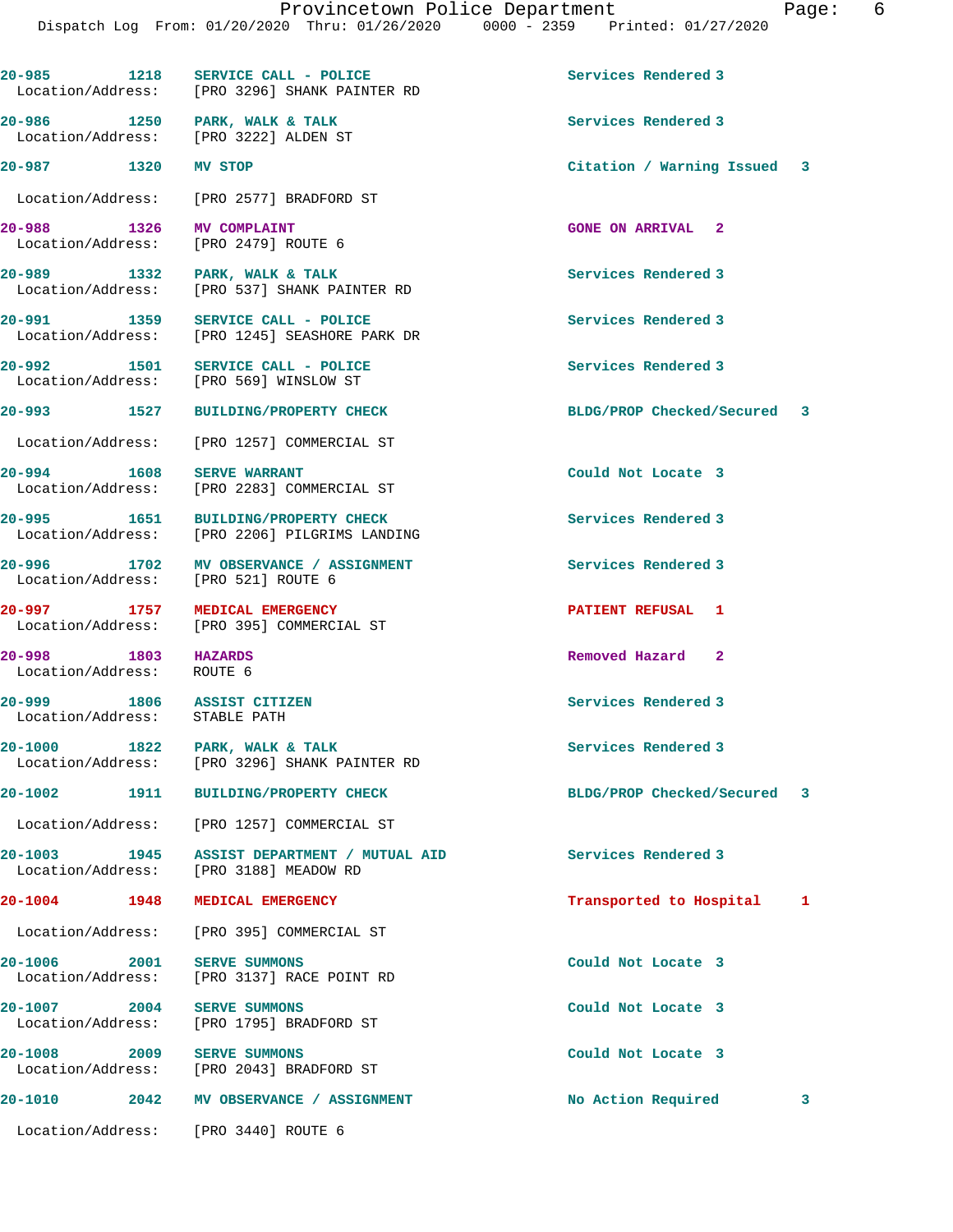| 20-1011 2053 MV STOP<br>Location/Address: ROUTE 6 |      |                                                                                          | VERBAL WARNING<br>3         |  |
|---------------------------------------------------|------|------------------------------------------------------------------------------------------|-----------------------------|--|
|                                                   |      | 20-1012 2149 BUILDING/PROPERTY CHECK                                                     | BLDG/PROP Checked/Secured 3 |  |
|                                                   |      | Location/Address: [PRO 1257] COMMERCIAL ST                                               |                             |  |
| 20-1014 2340                                      |      | PARK, WALK & TALK<br>Location/Address: [PRO 105] COMMERCIAL ST                           | Services Rendered 3         |  |
| 20-1013 2342                                      |      | <b>BUILDING/PROPERTY CHECK</b>                                                           | BLDG/PROP Checked/Secured 3 |  |
|                                                   |      | Location/Address: [PRO 537] SHANK PAINTER RD                                             |                             |  |
| 20-1015 2350 BAR CHECK                            |      | Location/Address: [PRO 399] COMMERCIAL ST                                                | Services Rendered 3         |  |
|                                                   |      | For Date: $01/23/2020$ - Thursday                                                        |                             |  |
|                                                   |      | 20-1016 0003 BUILDING/PROPERTY CHECK                                                     | BLDG/PROP Checked/Secured 3 |  |
|                                                   |      | Location/Address: [PRO 440] HARRY KEMP WAY                                               |                             |  |
|                                                   |      | 20-1019 0008 PARK, WALK & TALK<br>Location/Address: [PRO 539] SHANK PAINTER RD           | Services Rendered 3         |  |
|                                                   |      | 20-1017 0014 MV OBSERVANCE / ASSIGNMENT<br>Location/Address: [PRO 595] BRADFORD ST       | Services Rendered 3         |  |
|                                                   |      | 20-1018 0021 BUILDING/PROPERTY CHECK<br>Location/Address: [PRO 2490] PROVINCELANDS RD    | Services Rendered 3         |  |
|                                                   |      | 20-1021 0037 BUILDING/PROPERTY CHECK                                                     | BLDG/PROP Checked/Secured 3 |  |
| Location/Address:                                 |      | COMMERCIAL ST                                                                            |                             |  |
| $20 - 1020$<br>Location/Address:                  |      | 0045 MV OBSERVANCE / ASSIGNMENT<br>JEROME SMITH RD + SHANK PAINTER RD                    | Services Rendered 3         |  |
|                                                   |      | 20-1022 0109 BUILDING/PROPERTY CHECK                                                     | BLDG/PROP Checked/Secured 3 |  |
|                                                   |      | Location/Address: [PRO 3259] MACMILLAN WHARF                                             |                             |  |
|                                                   |      | 20-1024 0125 MV OBSERVANCE / ASSIGNMENT                                                  | No Action Required 3        |  |
|                                                   |      | Location/Address: ROUTE 6 + SNAIL RD                                                     |                             |  |
| Location/Address: MASONIC PL                      |      | 20-1025 0208 ASSIST CITIZEN                                                              | SPOKEN TO<br>3              |  |
|                                                   |      | 20-1027 0240 MV OBSERVANCE / ASSIGNMENT<br>Location/Address: [PRO 4136] BRADFORD ST      | Services Rendered 3         |  |
|                                                   |      | 20-1028 0257 BUILDING/PROPERTY CHECK                                                     | BLDG/PROP Checked/Secured 3 |  |
|                                                   |      | Location/Address: [PRO 516] RACE POINT RD                                                |                             |  |
|                                                   |      | 20-1029 0509 BUILDING/PROPERTY CHECK                                                     | BLDG/PROP Checked/Secured 3 |  |
|                                                   |      | Location/Address: [PRO 99] COMMERCIAL ST                                                 |                             |  |
|                                                   |      | 20-1030 0528 BUILDING/PROPERTY CHECK                                                     | BLDG/PROP Checked/Secured 3 |  |
| Location/Address: PROVINCE RD                     |      |                                                                                          |                             |  |
|                                                   |      | 20-1031 0536 MV OBSERVANCE / ASSIGNMENT<br>Location/Address: [PRO 3912] SHANK PAINTER RD | Services Rendered 3         |  |
| $20 - 1032$                                       | 0540 | MV OBSERVANCE / ASSIGNMENT                                                               | Services Rendered 3         |  |
|                                                   |      |                                                                                          |                             |  |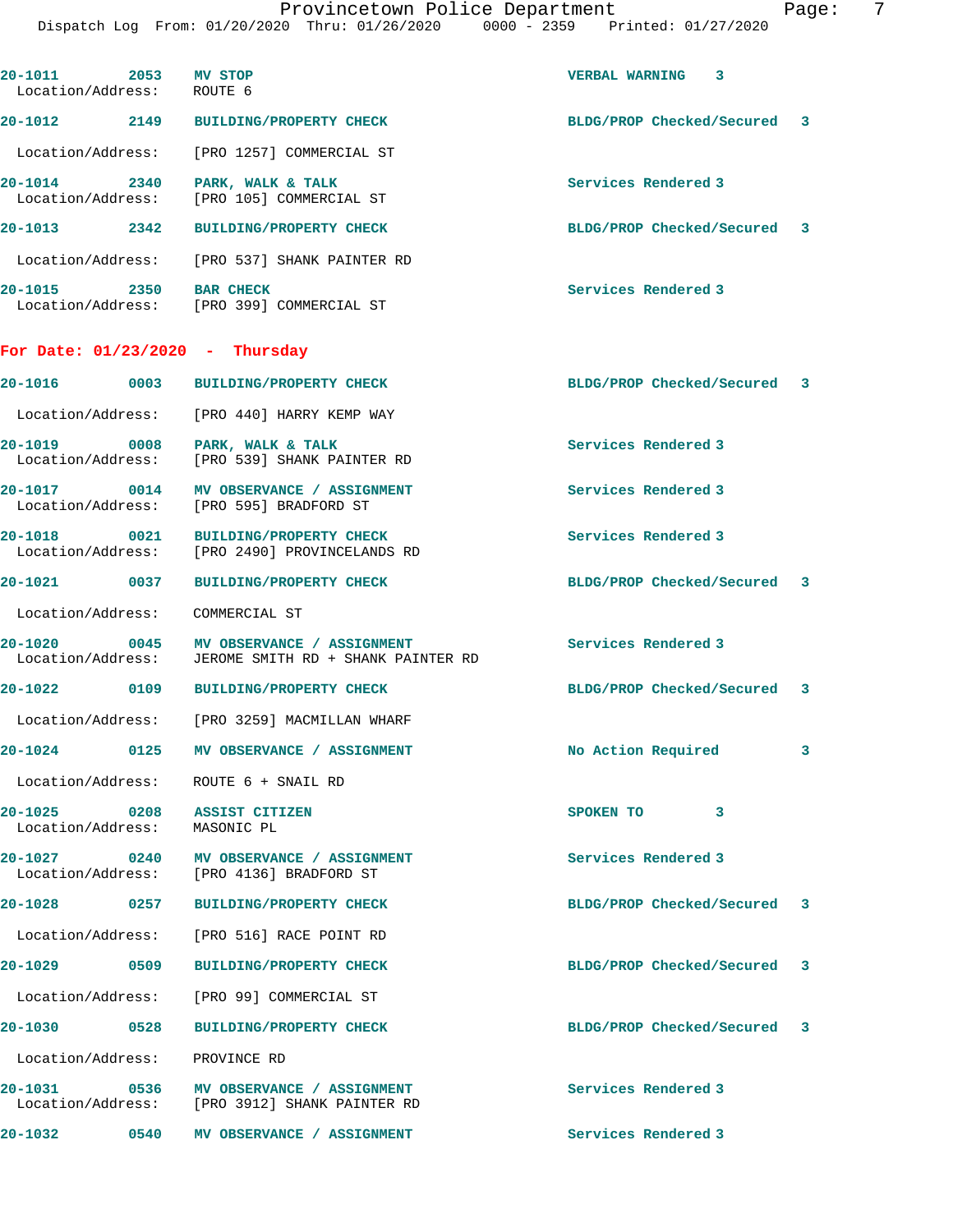|                                                 | Provincetown Police Department<br>Dispatch Log From: 01/20/2020 Thru: 01/26/2020 0000 - 2359 Printed: 01/27/2020 |                             | Page: | 8 |
|-------------------------------------------------|------------------------------------------------------------------------------------------------------------------|-----------------------------|-------|---|
|                                                 | Location/Address: ROUTE 6 + SNAIL RD                                                                             |                             |       |   |
|                                                 | 20-1033 0609 BUILDING/PROPERTY CHECK                                                                             | BLDG/PROP Checked/Secured 3 |       |   |
|                                                 | Location/Address: [PRO 2499] RACE POINT RD                                                                       |                             |       |   |
| Location/Address:                               | 20-1034 0814 PARK, WALK & TALK<br>[PRO 569] WINSLOW ST                                                           | Services Rendered 3         |       |   |
|                                                 | 20-1035 0901 PARK, WALK & TALK<br>Location/Address: [PRO 3197] COMMERCIAL ST                                     | Services Rendered 3         |       |   |
|                                                 | 20-1036 1008 BUILDING/PROPERTY CHECK                                                                             | BLDG/PROP Checked/Secured 3 |       |   |
|                                                 | Location/Address: [PRO 3317] CEMETERY RD                                                                         |                             |       |   |
|                                                 | 20-1037 1008 BUILDING/PROPERTY CHECK                                                                             | BLDG/PROP Checked/Secured 3 |       |   |
| Location/Address:                               | [PRO 3318] CEMETERY RD                                                                                           |                             |       |   |
| Location/Address:                               | 20-1038 1009 PARK, WALK & TALK<br>[PRO 105] COMMERCIAL ST                                                        | Services Rendered 3         |       |   |
|                                                 | 20-1040 1057 B & E / BURGLARY<br>Location/Address: [PRO 399] COMMERCIAL ST                                       | Services Rendered 2         | 1     |   |
| 20-1041 1154 MV STOP                            | Location/Address: [PRO 2099] BRADFORD ST                                                                         | VERBAL WARNING 3            |       |   |
| 20-1042 1258 LOST PROPERTY<br>Location/Address: | [PRO 3015] BRADFORD ST                                                                                           | Services Rendered 3         | 1     |   |
| Location/Address:                               | 20-1043 1354 MV OBSERVANCE / ASSIGNMENT<br>SHANK PAINTER RD + JEROME SMITH RD                                    | Services Rendered 3         |       |   |
| 20-1044 1354 FOLLOW UP<br>Location/Address:     | [PRO 542] SHANK PAINTER RD                                                                                       | Services Rendered 2         |       |   |
|                                                 | 20-1046 1525 PARK, WALK & TALK<br>Location/Address: [PRO 105] COMMERCIAL ST                                      | Services Rendered 3         |       |   |
| 20-1047 1539                                    | <b>MV STOP</b>                                                                                                   | Citation / Warning Issued 3 |       |   |
|                                                 | Location/Address: [PRO 414] CONWELL ST                                                                           |                             |       |   |
|                                                 | 20-1048 1553 SERVE SUMMONS<br>Location/Address: [PRO 1620] BRADFORD ST                                           | Could Not Locate 3          |       |   |
|                                                 | 20-1049 1610 PARK, WALK & TALK<br>Location/Address: [PRO 569] WINSLOW ST                                         | Services Rendered 3         |       |   |
| 20-1050 1611                                    | MEDICAL EMERGENCY                                                                                                | Transported to Hospital     | 1     |   |
|                                                 | Location/Address: [PRO 440] HARRY KEMP WAY                                                                       |                             |       |   |
| 20-1051 1626<br>Location/Address:               | SUSPICIOUS ACTIVITY<br>[PRO 2044] COMMERCIAL ST                                                                  | $\mathbf{2}$<br>SPOKEN TO   |       |   |
| 20-1052 1647 SERVE SUMMONS                      | Location/Address: [PRO 3137] RACE POINT RD                                                                       | Could Not Locate 3          |       |   |
| 20-1053 1654                                    | MEDICAL EMERGENCY                                                                                                | Transported to Hospital     | 1     |   |
|                                                 | Location/Address: [PRO 781] CAPTAIN BERTIES WAY                                                                  |                             |       |   |
| 20-1055 1719<br>Location/Address:               | MV STOP<br>ROUTE 6                                                                                               | <b>VERBAL WARNING</b><br>3  |       |   |
| 20-1056 1721 MV STOP                            | Location/Address: ROUTE 6 + CONWELL ST                                                                           | VERBAL WARNING 3            |       |   |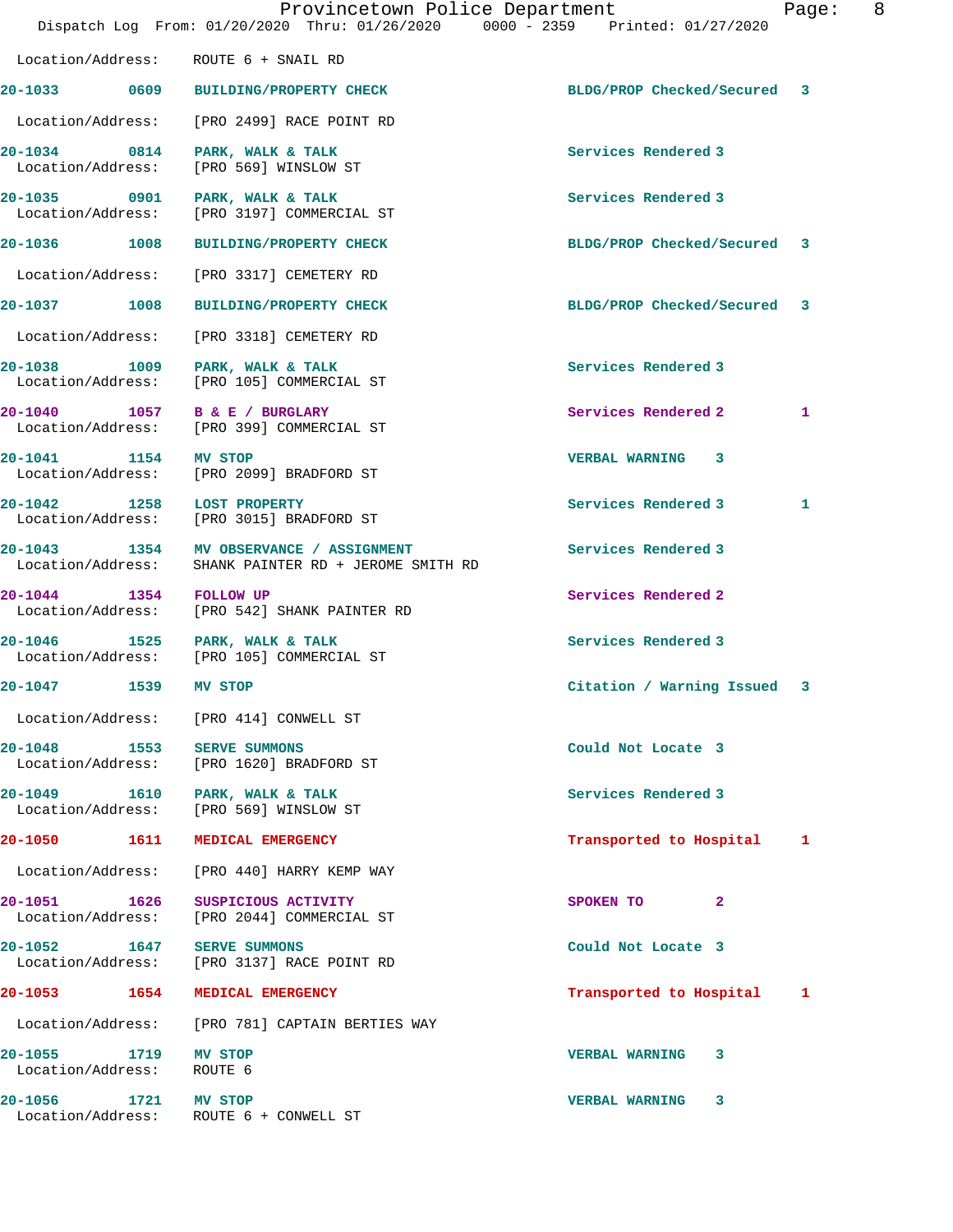|                                                    |      | Dispatch Log From: 01/20/2020 Thru: 01/26/2020 0000 - 2359 Printed: 01/27/2020                   |                                |  |
|----------------------------------------------------|------|--------------------------------------------------------------------------------------------------|--------------------------------|--|
| 20-1057 1734 MV STOP<br>Location/Address: SNAIL RD |      |                                                                                                  | VERBAL WARNING 3               |  |
| 20-1058 1743 MV STOP                               |      |                                                                                                  | Citation / Warning Issued 3    |  |
|                                                    |      |                                                                                                  |                                |  |
|                                                    |      | 20-1059 1754 SUSPICIOUS ACTIVITY<br>Location/Address: [PRO 1198] BRADFORD ST                     | Unfounded 2                    |  |
|                                                    |      | 20-1060 1757 MV DISABLED<br>Location/Address: ROUTE 6 + CONWELL ST<br>Refer To Accident: 20-3-AC | Services Rendered 2            |  |
| 20-1061 1819 MV STOP                               |      | Location/Address: [PRO 338] SHANK PAINTER RD                                                     | VERBAL WARNING 3               |  |
|                                                    |      | 20-1062 1856 MV OBSERVANCE / ASSIGNMENT<br>Location/Address: BRADFORD ST                         | Services Rendered 3            |  |
|                                                    |      | 20-1063 1915 MV OBSERVANCE / ASSIGNMENT<br>Location/Address: [PRO 4136] BRADFORD ST              | Services Rendered 3            |  |
|                                                    |      | 20-1065 2024 BUILDING/PROPERTY CHECK<br>Location/Address: [PRO 3259] MACMILLAN WHARF             | Services Rendered 3            |  |
|                                                    |      | 20-1067 2032 BUILDING/PROPERTY CHECK                                                             | BLDG/PROP Checked/Secured 3    |  |
|                                                    |      | Location/Address: [PRO 539] SHANK PAINTER RD                                                     |                                |  |
| Location/Address:                                  |      | 20-1066 2035 MV OBSERVANCE / ASSIGNMENT<br>CONWELL ST + ROUTE 6                                  | Services Rendered 3            |  |
| 20-1068 2039 MV STOP                               |      | Location/Address: BRADFORD ST + RYDER ST                                                         | VERBAL WARNING 3               |  |
|                                                    |      | 20-1069 2052 BUILDING/PROPERTY CHECK                                                             | BLDG/PROP Checked/Secured 3    |  |
|                                                    |      | Location/Address: [PRO 3259] MACMILLAN WHARF                                                     |                                |  |
| 20-1070                                            | 2121 | <b>BUILDING/PROPERTY CHECK</b><br>Location/Address: [PRO 2540] RACE POINT RD                     | Services Rendered 3            |  |
|                                                    |      | 20-1071 2344 BUILDING/PROPERTY CHECK                                                             | BLDG/PROP Checked/Secured<br>3 |  |
| Location/Address:                                  |      | [PRO 1952] COMMERCIAL ST                                                                         |                                |  |
| 20-1072<br>Location/Address:                       | 2355 | PARK, WALK & TALK<br>[PRO 3870] COMMERCIAL ST                                                    | Services Rendered 3            |  |
| 20-1074 2356                                       |      | <b>BAR CHECK</b><br>Location/Address: [PRO 3443] COMMERCIAL ST                                   | Services Rendered 3            |  |

| 20-1073<br>0002                      | <b>BUILDING/PROPERTY CHECK</b>                             | BLDG/PROP Checked/Secured | - 3 |
|--------------------------------------|------------------------------------------------------------|---------------------------|-----|
| Location/Address:                    | FRO 5301 SHANK PAINTER RD                                  |                           |     |
| 20-1075<br>0005<br>Location/Address: | <b>BAR CHECK</b><br>[PRO 484] MASONIC PL                   | Services Rendered 3       |     |
| 20-1076<br>0026<br>Location/Address: | <b>BUILDING/PROPERTY CHECK</b><br>[PRO 106] COMMERCIAL ST  | Services Rendered 3       |     |
| 20-1077<br>0032<br>Location/Address: | <b>BUILDING/PROPERTY CHECK</b><br>[PRO 2977] COMMERCIAL ST | Services Rendered 3       |     |
| 20-1079<br>0037<br>Location/Address: | MV OBSERVANCE / ASSIGNMENT<br>BRADFORD ST + HOWLAND ST     | Services Rendered 3       |     |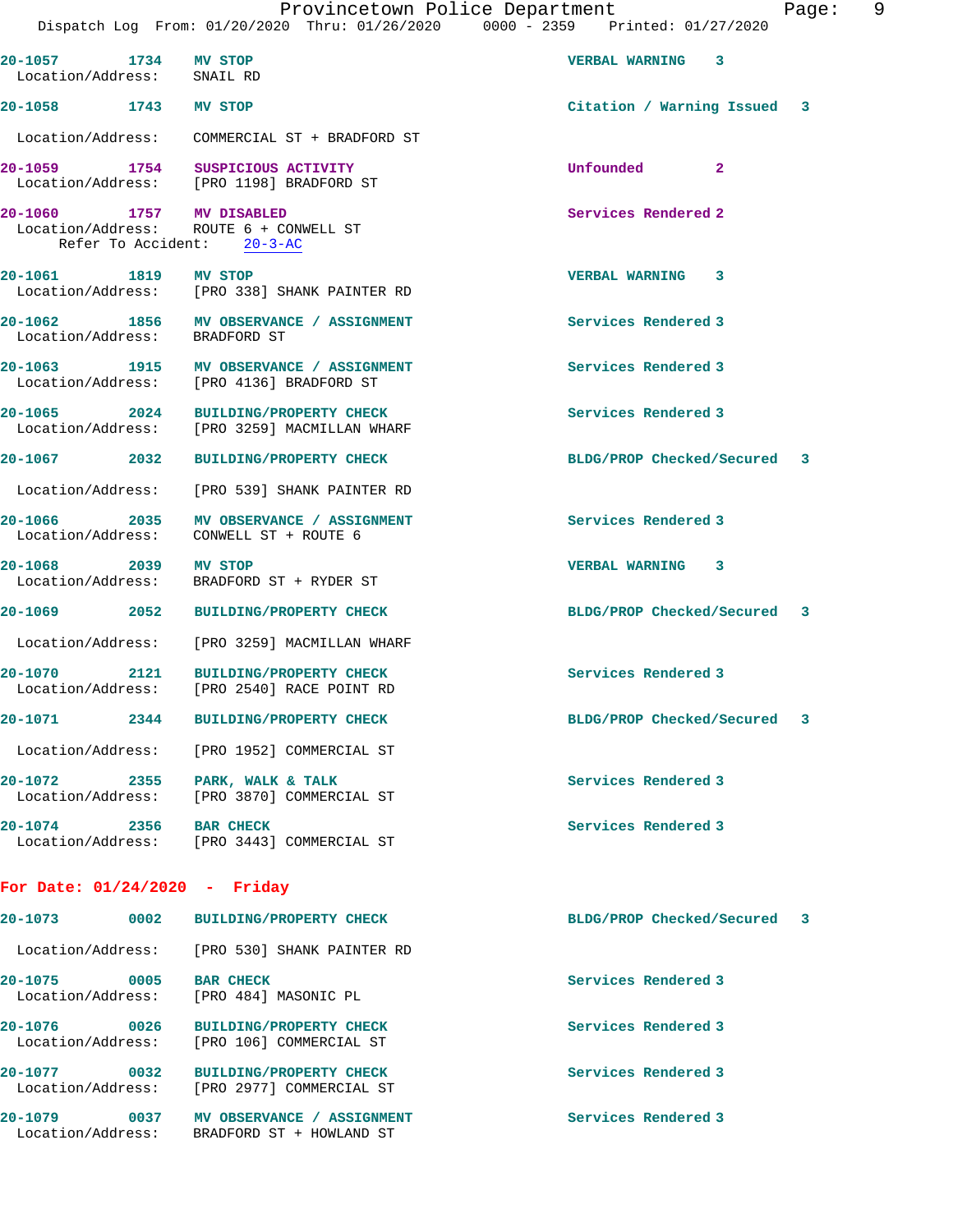| Location/Address: ROUTE 6 + SNAIL RD                         | 20-1078 0038 MV OBSERVANCE / ASSIGNMENT                                                  | Services Rendered 3         |  |
|--------------------------------------------------------------|------------------------------------------------------------------------------------------|-----------------------------|--|
|                                                              | 20-1080 0118 BUILDING/PROPERTY CHECK                                                     | BLDG/PROP Checked/Secured 3 |  |
|                                                              | Location/Address: [PRO 2206] PILGRIMS LANDING                                            |                             |  |
| 20-1081 0146                                                 | BUILDING/PROPERTY CHECK<br>Location/Address: [PRO 2490] PROVINCELANDS RD                 | Services Rendered 3         |  |
|                                                              | 20-1082 0151 MV OBSERVANCE / ASSIGNMENT<br>Location/Address: SHANK PAINTER RD + COURT ST | Services Rendered 3         |  |
|                                                              | 20-1083 0207 BUILDING/PROPERTY CHECK                                                     | BLDG/PROP Checked/Secured 3 |  |
| Location/Address:                                            | [PRO 440] HARRY KEMP WAY                                                                 |                             |  |
| 20-1085 0240                                                 | <b>BUILDING/PROPERTY CHECK</b>                                                           | BLDG/PROP Checked/Secured 3 |  |
|                                                              | Location/Address: [PRO 1638] COMMERCIAL ST                                               |                             |  |
| 20-1086 0240                                                 | <b>BUILDING/PROPERTY CHECK</b>                                                           | BLDG/PROP Checked/Secured 3 |  |
|                                                              | Location/Address: [PRO 3430] COMMERCIAL ST                                               |                             |  |
| Location/Address:                                            | 20-1084 0241 MV OBSERVANCE / ASSIGNMENT<br>HIGH POLE HILL + BRADFORD ST                  | Services Rendered 3         |  |
| 20-1087 0519                                                 | <b>BUILDING/PROPERTY CHECK</b>                                                           | BLDG/PROP Checked/Secured 3 |  |
|                                                              | Location/Address: [PRO 526] RYDER ST EXT                                                 |                             |  |
| 20-1088 0527                                                 | <b>BUILDING/PROPERTY CHECK</b>                                                           | BLDG/PROP Checked/Secured 3 |  |
| Location/Address: [PRO 3287] ROUTE 6                         |                                                                                          |                             |  |
| 20-1089 0528<br>Location/Address:                            | MV OBSERVANCE / ASSIGNMENT<br>SHANK PAINTER RD + JEROME SMITH RD                         | Services Rendered 3         |  |
| 20-1090 0811                                                 | PARK, WALK & TALK<br>Location/Address: [PRO 569] WINSLOW ST                              | Services Rendered 3         |  |
| 20-1093 0859 MV STOP<br>Location/Address: [PRO 2513] ROUTE 6 |                                                                                          | VERBAL WARNING 3            |  |
| $20 - 1092$<br>Location/Address: ROUTE 6 + SNAIL RD          | 0904 MV OBSERVANCE / ASSIGNMENT                                                          | Services Rendered 3         |  |
|                                                              | 20-1094 0927 BUILDING/PROPERTY CHECK                                                     | BLDG/PROP Checked/Secured 3 |  |
| Location/Address: [PRO 3287] ROUTE 6                         |                                                                                          |                             |  |
| 20-1095 1015                                                 | PROPERTY DAMAGE<br>Location/Address: [PRO 736] BRADFORD ST                               | Services Rendered 3         |  |
| 20-1096 1035                                                 | COMPLAINT - GENERAL<br>Location/Address: [PRO 1257] COMMERCIAL ST                        | Services Rendered 3         |  |
| 20-1097 1045<br>Location/Address:                            | <b>FOLLOW UP</b><br>COMMERCIAL ST                                                        | 2<br>FOLLOW UP              |  |
|                                                              | 20-1099 1117 MV OBSERVANCE / ASSIGNMENT<br>Location/Address: [PRO 1892] SHANK PAINTER RD | Services Rendered 3         |  |
| 20-1100 1159                                                 | COMPLAINT - GENERAL                                                                      | Referred to Other Agency 3  |  |
|                                                              | Location/Address: [PRO 284] COMMERCIAL ST                                                |                             |  |
| 20-1101                                                      | 1224 FOLLOW UP<br>Location/Address: [PRO 545] SHANK PAINTER RD                           | FOLLOW UP<br>2              |  |
|                                                              |                                                                                          |                             |  |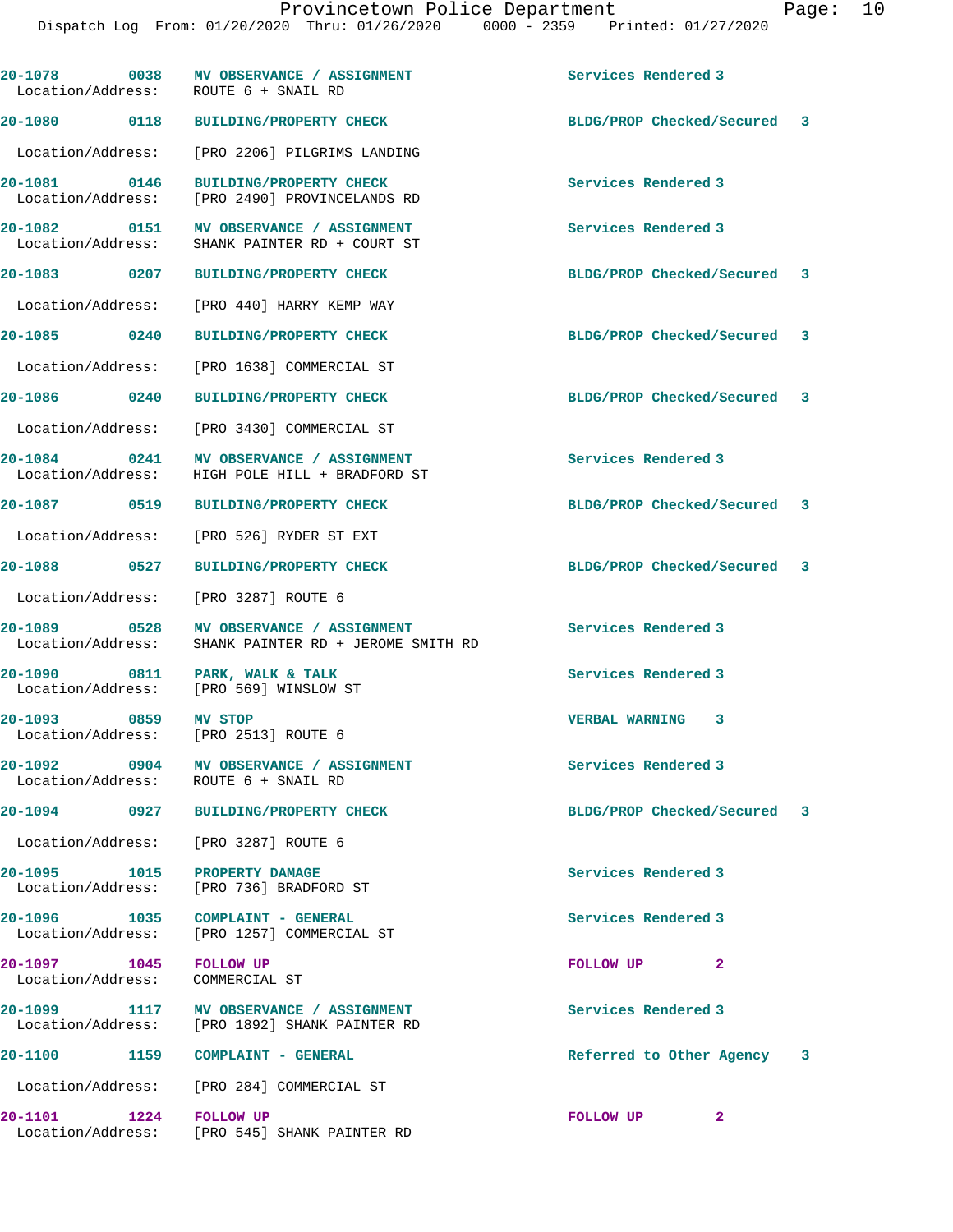**20-1103 1417 BUILDING/PROPERTY CHECK Services Rendered 3**  Location/Address: [PRO 2898] JEROME SMITH RD **20-1114 1500 ANIMAL CALL Services Rendered 2**  Location/Address: [PRO 542] SHANK PAINTER RD **20-1104 1503 SERVICE CALL - POLICE Services Rendered 3**  Location/Address: [PRO 569] WINSLOW ST **20-1105 1509 ASSIST CITIZEN SPOKEN TO 3**  Location/Address: [PRO 542] SHANK PAINTER RD **20-1106 1527 FOLLOW UP Services Rendered 2**  Location/Address: [PRO 545] SHANK PAINTER RD 20-1107 1545 PARK, WALK & TALK **Services Rendered 3**  Location: [PRO 3431] CENTER ROAM **20-1108 1610 SERVICE CALL - POLICE SPOKEN TO 3**  Location/Address: [PRO 542] SHANK PAINTER RD **20-1110 1715 MEDICAL EMERGENCY Transported to Hospital 1** Location/Address: [PRO 440] HARRY KEMP WAY **20-1109 1716 MV OBSERVANCE / ASSIGNMENT No Action Required 3** Location/Address: [PRO 2577] BRADFORD ST 20-1111 1955 MV OBSERVANCE / ASSIGNMENT **Services Rendered 3**  Location/Address: [PRO 2577] BRADFORD ST 20-1112 2056 PARK, WALK & TALK **Services Rendered 3**  Location/Address: [PRO 539] SHANK PAINTER RD **20-1115 2342 BUILDING/PROPERTY CHECK BLDG/PROP Checked/Secured 3** Location/Address: [PRO 530] SHANK PAINTER RD 20-1116 2351 PARK, WALK & TALK **PARK Services Rendered 3** Location: [PRO 3431] CENTER ROAM

## **For Date: 01/25/2020 - Saturday**

| Location/Address: ROUTE 6 + SNAIL RD | 20-1117 0014 MV OBSERVANCE / ASSIGNMENT                                                | Services Rendered 3         |  |
|--------------------------------------|----------------------------------------------------------------------------------------|-----------------------------|--|
| 20-1118 0040                         | PARK, WALK & TALK<br>Location/Address: [PRO 3870] COMMERCIAL ST                        | Services Rendered 3         |  |
| 20-1119 0057                         | <b>BAR CHECK</b><br>Location/Address: [PRO 3443] COMMERCIAL ST                         | Services Rendered 3         |  |
|                                      | 20-1120 0100 BUILDING/PROPERTY CHECK                                                   | BLDG/PROP Checked/Secured 3 |  |
|                                      | Location/Address: [PRO 444] HIGH POLE HILL                                             |                             |  |
|                                      | 20-1122 0109 BUILDING/PROPERTY CHECK<br>Location/Address: [PRO 2483] COMMERCIAL ST     | Services Rendered 3         |  |
| Location/Address:                    | BRADFORD ST + RYDER ST                                                                 | Services Rendered 3         |  |
|                                      | 20-1123 0132 BUILDING/PROPERTY CHECK<br>Location/Address: [PRO 447] JEROME SMITH RD    | Services Rendered 3         |  |
|                                      | 20-1124 0147 MV OBSERVANCE / ASSIGNMENT<br>Location/Address: [PRO 447] JEROME SMITH RD | Services Rendered 3         |  |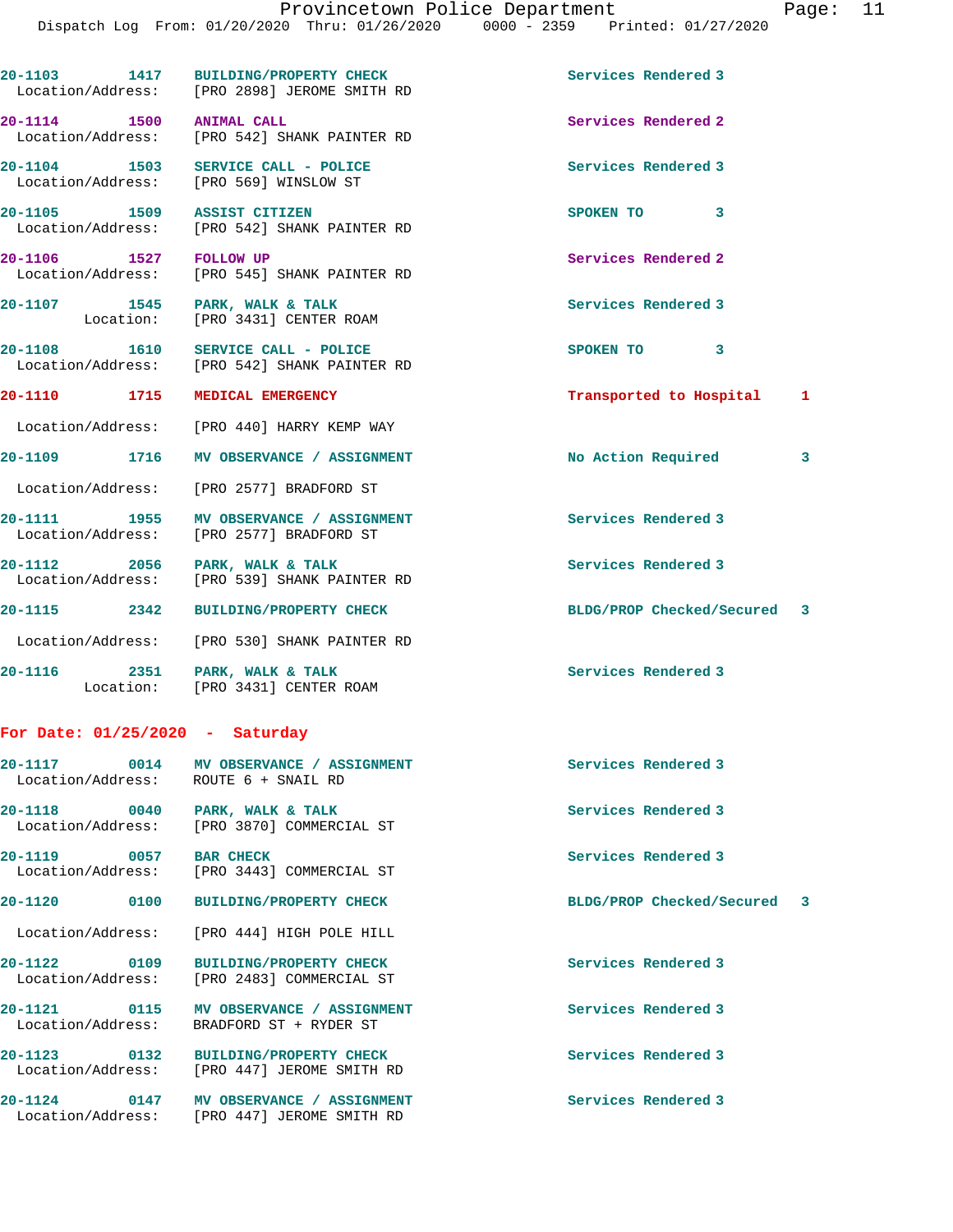|                                                               | 20-1125 0226 BUILDING/PROPERTY CHECK<br>Location/Address: [PRO 2540] RACE POINT RD          | Services Rendered 3         |   |
|---------------------------------------------------------------|---------------------------------------------------------------------------------------------|-----------------------------|---|
|                                                               | 20-1126 0505 BUILDING/PROPERTY CHECK                                                        | BLDG/PROP Checked/Secured 3 |   |
|                                                               | Location/Address: [PRO 3259] MACMILLAN WHARF                                                |                             |   |
| 20-1127 0516<br>Location/Address:                             | PARK, WALK & TALK<br>[PRO 539] SHANK PAINTER RD                                             | Services Rendered 3         |   |
| 20-1128 0527                                                  | <b>BUILDING/PROPERTY CHECK</b>                                                              | BLDG/PROP Checked/Secured 3 |   |
|                                                               | Location/Address: [PRO 569] WINSLOW ST                                                      |                             |   |
| Location/Address: ROUTE 6                                     | 20-1129 0542 MV OBSERVANCE / ASSIGNMENT                                                     | Services Rendered 3         |   |
|                                                               | 20-1130 0543 MV OBSERVANCE / ASSIGNMENT<br>Location/Address: BRADFORD ST + HOWLAND ST       | VERBAL WARNING 3            |   |
| 20-1131 0550 MV STOP                                          | Location/Address: COMMERCIAL ST + HOWLAND ST                                                | <b>VERBAL WARNING 3</b>     |   |
|                                                               | 20-1132 0759 MV OBSERVANCE / ASSIGNMENT<br>Location/Address: [PRO 3611] CAPTAIN BERTIES WAY | Services Rendered 3         |   |
|                                                               | 20-1133 0850 BUILDING/PROPERTY CHECK<br>Location/Address: [PRO 571] ALDEN ST                | Services Rendered 3         |   |
|                                                               | 20-1134 0906 MV OBSERVANCE / ASSIGNMENT<br>Location/Address: ROUTE 6 + MAYFLOWER AVE        | Services Rendered 3         |   |
|                                                               | 20-1135 0911 BUILDING/PROPERTY CHECK                                                        | BLDG/PROP Checked/Secured 3 |   |
|                                                               | Location/Address: [PRO 521] ROUTE 6                                                         |                             |   |
|                                                               | 20-1136 0914 ANIMAL CALL<br>Location/Address: [PRO 2645] SHANK PAINTER RD                   | Services Rendered 2         |   |
| 20-1137 0916 MV STOP                                          |                                                                                             | Citation / Warning Issued 3 |   |
| Location/Address: ROUTE 6                                     |                                                                                             |                             |   |
| Location/Address:                                             | 20-1139 0936 PARK, WALK & TALK<br>[PRO 3121] COMMERCIAL ST                                  | Services Rendered 3         |   |
|                                                               | 20-1140 1052 BUILDING/PROPERTY CHECK<br>Location/Address: [PRO 2977] COMMERCIAL ST          | Services Rendered 3         |   |
|                                                               | 20-1141 1056 MEDICAL EMERGENCY                                                              | Transported to Hospital     | 1 |
|                                                               | Location/Address: [PRO 1421] PLEASANT ST                                                    |                             |   |
| 20-1142                                                       | 1100 MEDICAL EMERGENCY                                                                      | Transported to Hospital 1   |   |
|                                                               | Location/Address: [PRO 1507] BRADFORD ST                                                    |                             |   |
| 20-1143 1106 LOST PROPERTY<br>Location/Address: COMMERCIAL ST |                                                                                             | Services Rendered 3         |   |
|                                                               | 20-1147 1335 MEDICAL EMERGENCY<br>Location/Address: [PRO 2645] SHANK PAINTER RD             | PATIENT REFUSAL 1           |   |
|                                                               | 20-1149 1634 SERVICE CALL - POLICE<br>Location/Address: [PRO 537] SHANK PAINTER RD          | SPOKEN TO<br>3              |   |
|                                                               | 20-1150 1716 MV OBSERVANCE / ASSIGNMENT<br>Location/Address: [PRO 3440] ROUTE 6             | Services Rendered 3         |   |
| 20-1151 1721 MV STOP                                          | Location/Address: [PRO 2518] ROUTE 6                                                        | VERBAL WARNING 3            |   |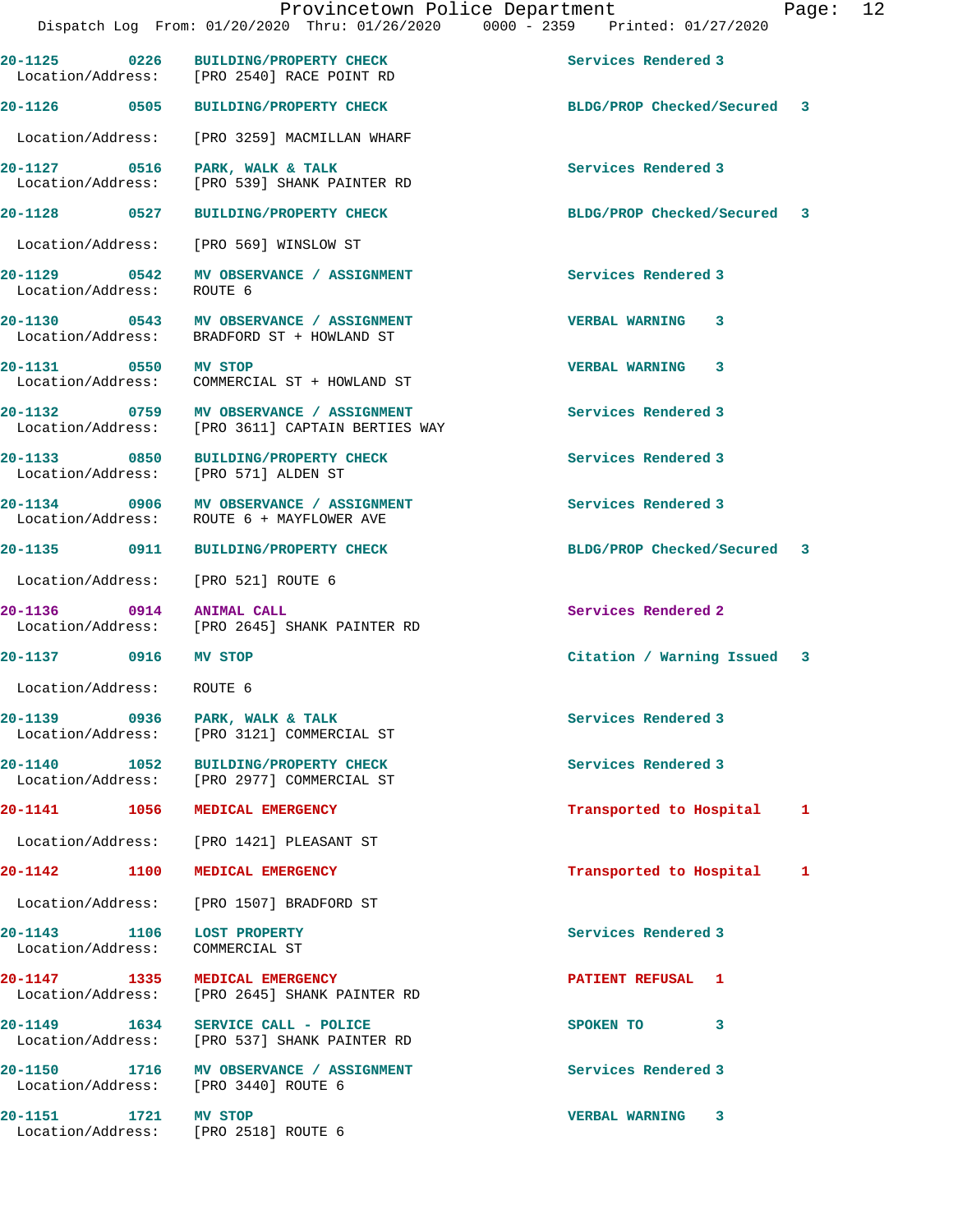Dispatch Log From: 01/20/2020 Thru: 01/26/2020 0000 - 2359 Printed: 01/27/2020 **20-1153 1735 MV STOP VERBAL WARNING 3**  Location/Address: [PRO 2513] ROUTE 6 **20-1152 1736 BUILDING/PROPERTY CHECK BLDG/PROP Checked/Secured 3** Location/Address: [PRO 488] MAYFLOWER ST **20-1154 2050 BUILDING/PROPERTY CHECK Services Rendered 3**  Location/Address: [PRO 75] CAPTAIN BERTIES WAY 20-1155 2123 PARK, WALK & TALK **PARK Services Rendered 3**  Location/Address: [PRO 539] SHANK PAINTER RD **For Date: 01/26/2020 - Sunday 20-1156 0002 BUILDING/PROPERTY CHECK Services Rendered 3**  Location/Address: [PRO 3259] MACMILLAN WHARF **20-1157 0028 BUILDING/PROPERTY CHECK Services Rendered 3**  [PRO 537] SHANK PAINTER RD **20-1158 0029 BUILDING/PROPERTY CHECK Services Rendered 3**  Location/Address: [PRO 545] SHANK PAINTER RD **20-1159 0030 BUILDING/PROPERTY CHECK Services Rendered 3**  Location/Address: [PRO 3296] SHANK PAINTER RD **20-1160 0035 MV OBSERVANCE / ASSIGNMENT Services Rendered 3**  Location/Address: [PRO 4136] BRADFORD ST **20-1161 0041 BAR CHECK Services Rendered 3**  Location/Address: [PRO 399] COMMERCIAL ST 20-1162 **0100 MV OBSERVANCE / ASSIGNMENT** Services Rendered 3 Location/Address: [PRO 530] SHANK PAINTER RD **20-1163 0210 MV OBSERVANCE / ASSIGNMENT Services Rendered 3**  Location/Address: **20-1165 0305 MV OBSERVANCE / ASSIGNMENT Services Rendered 3**  Location/Address: RYDER ST + BRADFORD ST **20-1166 0353 BUILDING/PROPERTY CHECK BLDG/PROP Checked/Secured 3** Location/Address: [PRO 440] HARRY KEMP WAY **20-1167** 0534 MV OBSERVANCE / ASSIGNMENT **Services Rendered 3 BRADEORD ST EXT** + PROVINCELANDS RD BRADFORD ST EXT + PROVINCELANDS RD **20-1168 0538 BUILDING/PROPERTY CHECK BLDG/PROP Checked/Secured 3** Location/Address: [PRO 1780] JOHNSON ST **20-1169 0613 BUILDING/PROPERTY CHECK Services Rendered 3**  Location/Address: **20-1170 0826 BUILDING/PROPERTY CHECK Services Rendered 3**  Location/Address: [PRO 526] RYDER ST EXT **20-1171 0904 MEDICAL EMERGENCY PATIENT REFUSAL 1**  Location/Address: [PRO 3222] ALDEN ST **20-1172 0949 PARK, WALK & TALK Services Rendered 3**  Location/Address: [PRO 4136] BRADFORD ST 20-1173 1000 BUILDING/PROPERTY CHECK Services Rendered 3 Location/Address: [PRO 2483] COMMERCIAL ST [PRO 2483] COMMERCIAL ST **20-1174 1027 PARK, WALK & TALK Services Rendered 3**